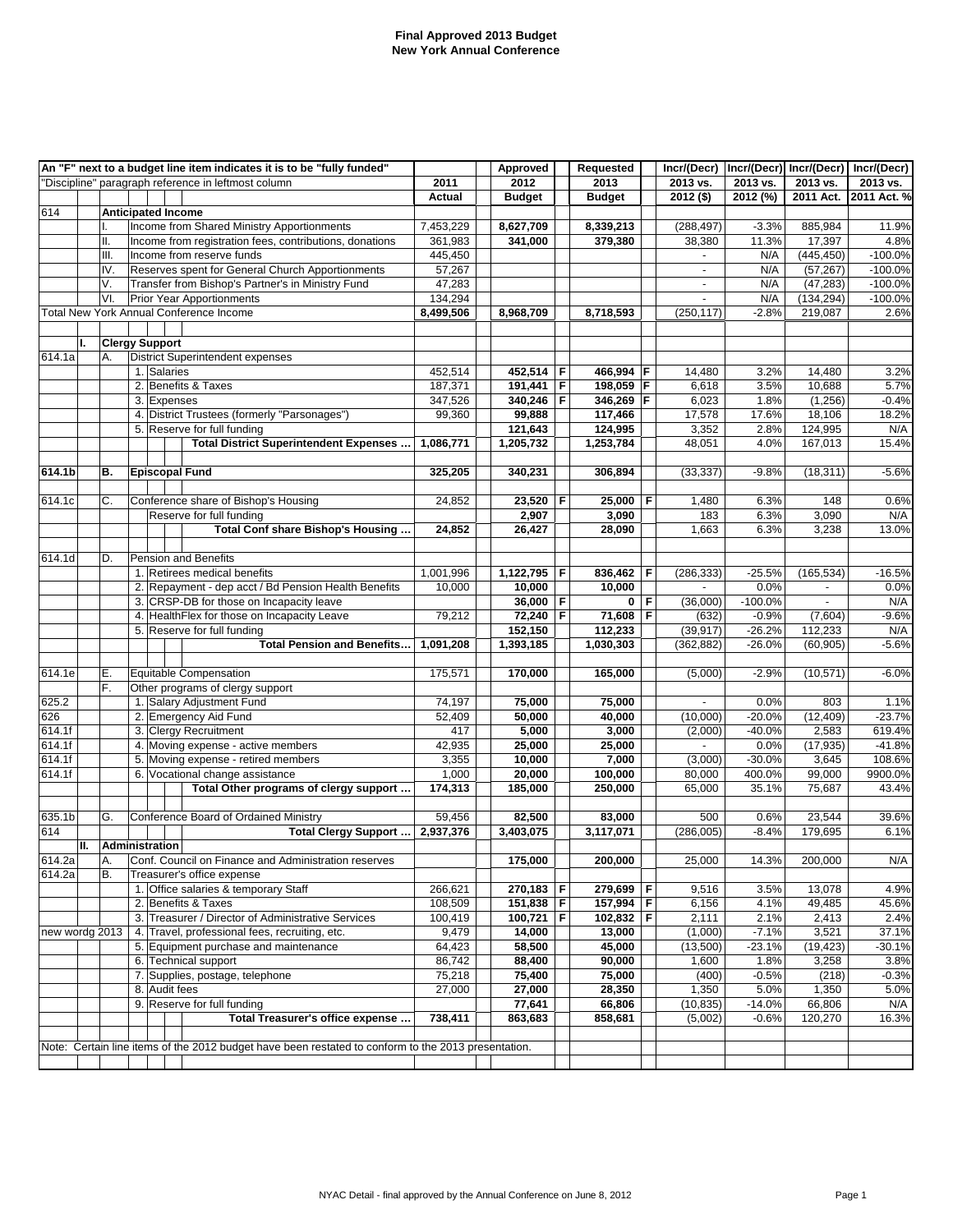#### **Final Approved 2013 Budget New York Annual Conference**

|                |      |    |            | An "F" next to a budget line item indicates it is to be "fully funded"                                |                   |   | Approved          |   | Requested            |   | Incr/(Decr)                              |                   | Incr/(Decr) Incr/(Decr) | Incr/(Decr) |
|----------------|------|----|------------|-------------------------------------------------------------------------------------------------------|-------------------|---|-------------------|---|----------------------|---|------------------------------------------|-------------------|-------------------------|-------------|
|                |      |    |            | "Discipline" paragraph reference in leftmost column                                                   | 2011              |   | 2012              |   | 2013                 |   | 2013 vs.                                 | 2013 vs.          | 2013 vs.                | 2013 vs.    |
|                |      |    |            |                                                                                                       | <b>Actual</b>     |   | <b>Budget</b>     |   | <b>Budget</b>        |   | $2012($ \$)                              | 2012 (%)          | $2011$ Act.             | 2011 Act. % |
|                |      |    |            |                                                                                                       |                   |   |                   |   |                      |   |                                          |                   |                         |             |
| 614.2a         |      | C. |            | Other conference administrative expenses                                                              |                   |   |                   |   |                      |   |                                          |                   |                         |             |
|                |      |    |            | 1. Trustee's operating expenses                                                                       | 167,219           |   | 150,200           |   | 167,380              |   | 17,180                                   | 11.4%             | 161                     | 0.1%        |
|                |      |    | 2. Camping |                                                                                                       | 70,000            |   | 90,000            |   | 90,000               |   |                                          | 0.0%              | 20,000                  | 28.6%       |
|                |      |    |            | a. CF&A administered Camping Reserve                                                                  |                   |   | 0                 |   |                      |   | $\blacksquare$                           | N/A               | $\blacksquare$          | N/A         |
| new wordg 2013 |      |    |            | 3. Assistant to the Bishop - salary + expenses + equip                                                | 26,012            |   | 30,000            | F | 40,900               | F | 10,900                                   | 36.3%             | 14,888                  | 57.2%       |
|                |      |    |            | 4. Conference Secretary & journal                                                                     | 62,785            |   | 64,300            |   | 63,300               |   | (1,000)                                  | $-1.6%$           | 515                     | 0.8%        |
|                |      |    |            | 5. Conference Sessions                                                                                | 477,546           |   | 428,350           |   | 505,247              |   | 76,897                                   | 18.0%             | 27,701                  | 5.8%        |
|                |      |    |            | 6. Property administration                                                                            | 254,818           |   | 268,800           |   | 281,093              |   | 12,293                                   | 4.6%              | 26,275                  | 10.3%       |
|                |      |    |            | 7. Commission on archives and history - prog / travel                                                 | 10,746            |   | 11,500            |   | 12,000               |   | 500                                      | 4.3%              | 1,254                   | 11.7%       |
|                |      |    |            | a. Archivist - compensation<br>8. Commission on Sexual Ethics                                         | 23,822            |   | 30,000            | F | 30,000               | F | $\blacksquare$                           | 0.0%              | 6,178                   | 25.9%       |
|                |      |    |            |                                                                                                       | 0<br>$\mathbf 0$  |   | 2,100<br>3,000    |   | 2,100<br>$\mathbf 0$ |   | $\blacksquare$                           | 0.0%              | 2,100                   | N/A<br>N/A  |
|                |      |    |            | a. Sexual Ethics Response Team<br>9. Comm. on Religion & Race - Anti-Racism Training                  |                   |   | 39,000            |   | 41,000               |   | (3,000)<br>2,000                         | $-100.0%$         |                         | 43.4%       |
|                |      |    |            | 10. General & Jurisdictional Conference reserve travel                                                | 28,589            | F | $10,000$ F        |   | $\mathbf{0}$         | F |                                          | 5.1%<br>$-100.0%$ | 12,411                  | N/A         |
|                |      |    |            | 11. JFON - Justice For Our Neighbors                                                                  | 24,168            |   | 40,000            |   | 40,000               |   | (10,000)                                 | 0.0%              | 15,832                  | 65.5%       |
|                |      |    |            | 12. Reserve for full funding                                                                          |                   |   | 8,652             |   | 8,763                |   | 111                                      | 1.3%              | 8,763                   | N/A         |
| 614.2a         |      |    |            | Total other conference administrative expenses                                                        | 1,145,705         |   | 1,175,902         |   | 1,281,783            |   | 105,881                                  | 9.0%              | 136,078                 | 11.9%       |
|                |      |    |            |                                                                                                       |                   |   |                   |   |                      |   |                                          |                   |                         |             |
| 614.2b         |      | D. |            | Episcopal area administrative fund                                                                    |                   |   |                   |   |                      |   |                                          |                   |                         |             |
|                |      |    |            | 1. Bishop's Area Expense Fund                                                                         | 52,500            |   | 52,500            | F | 40,000 F             |   | (12,500)                                 | $-23.8%$          | (12,500)                | $-23.8%$    |
|                |      |    |            | 2. Bishop's Discretionary Fund                                                                        | 3,000             |   | 3,000             | F | $3,000$ F            |   |                                          | 0.0%              | $\omega$                | 0.0%        |
|                |      |    |            | 3. Reserve for full funding                                                                           |                   |   | 6,860             |   | 5,315                |   | (1,545)                                  | $-22.5%$          | 5,315                   | N/A         |
|                |      |    |            | Total Episcopal area administrative fund                                                              | 55,500            |   | 62,360            |   | 48,315               |   | (14, 045)                                | $-22.5%$          | (7, 185)                | $-12.9%$    |
|                |      |    |            |                                                                                                       |                   |   |                   |   |                      |   |                                          |                   |                         |             |
| 614.2b         |      | Ε. |            | Jurisdictional conference adminstrative apportionments                                                | 26,704            |   | 26,704            |   | 23,428               |   | (3,276)                                  | $-12.3%$          | (3,276)                 | $-12.3%$    |
| 614.2b         |      | F. |            | <b>General Administration Fund</b>                                                                    | 126,439           |   | 127,569           |   | 127,790              |   | 221                                      | 0.2%              | 1,351                   | 1.1%        |
| 614.2b         |      | G. |            | <b>Interdenominational Cooperation Fund</b>                                                           | 30,503            |   | 29,334            |   | 28,421               |   | (913)                                    | $-3.1%$           | (2,082)                 | $-6.8%$     |
| 614.2a         |      | Η. |            | Contingency funds                                                                                     | 67,721            |   | 40,000            |   | 40,000               |   | $\blacksquare$                           | 0.0%              | (27, 721)               | $-40.9%$    |
| moved line     |      |    |            | 1. a. Hospitality Costs for meetings at NYAC                                                          | 7,623             |   | 3,000             |   | 7,500                |   | 4,500                                    | 150.0%            | (123)                   | $-1.6%$     |
|                |      |    |            | Total Administration                                                                                  | 2,198,606         |   | 2,503,552         |   | 2,615,918            |   | 112,366                                  | 4.5%              | 445,033                 | 20.2%       |
|                |      |    |            |                                                                                                       |                   |   |                   |   |                      |   |                                          |                   |                         |             |
| 614.3          | III. |    |            | <b>World Service &amp; Conference Benevolences</b>                                                    |                   |   |                   |   |                      |   |                                          |                   |                         |             |
| 614.3b         |      | А. |            | <b>World Service Fund</b>                                                                             | 1,158,713         |   | 1,116,962         |   | 1,059,025            |   | (57, 937)                                | $-5.2%$           | (99, 688)               | $-8.6%$     |
|                |      | В. |            | Conference Benevolences (Conference Programs)<br>1. Connectional Ministries Vision Table Conf. Benev. |                   |   |                   |   |                      |   |                                          |                   |                         | 40.7%       |
| 614.3          |      |    |            | 2. a. Campus ministries                                                                               | 383,236<br>50,500 |   | 525,838<br>56,000 | F | 539,038<br>56,000    | F | 13,200<br>$\overline{\phantom{a}}$       | 2.5%<br>0.0%      | 155,802<br>5,500        | 10.9%       |
|                |      |    |            | 3. Parish Development - Mission Grant                                                                 | 160,000           |   | 160,000           | F | 160,000              | F | $\blacksquare$                           | 0.0%              | $\overline{a}$          | 0.0%        |
|                |      |    |            | 4. Quadrennial Mission Focus Fund                                                                     | 10,000            |   | 120,000           |   | 60,000               |   | (60,000)                                 | $-50.0%$          | 50,000                  | 500.0%      |
|                |      |    |            | 5. Board of Church & Society                                                                          | 1,257             |   | 2,500             |   | 3,000                |   | 500                                      | 20.0%             | 1,743                   | 138.7%      |
| new line 2013  |      |    |            | 6. Social Concerns Advocacy Coordinator                                                               |                   |   | 10,000            |   | 10,000               |   | $\blacksquare$                           | 0.0%              | 10,000                  | N/A         |
|                |      |    |            | 7. Reserve for full funding                                                                           |                   |   | 26,697            |   | 26.697               |   | $\blacksquare$                           | 0.0%              | 26.697                  | N/A         |
|                |      |    |            | Total Conference Benevolences (Programs)                                                              | 604,993           |   | 901,035           |   | 854,735              |   | (46.300)                                 | $-5.1%$           | 249,742                 | 41.3%       |
|                |      |    |            |                                                                                                       |                   |   |                   |   |                      |   |                                          |                   |                         |             |
| 614.3c         |      |    |            | Administrative expenses - directly related to III.B.                                                  |                   |   |                   |   |                      |   |                                          |                   |                         |             |
|                |      |    |            | a. Program staff - salary                                                                             | 239,220           |   | 249,183 F         |   | 270,892 F            |   | 21,709                                   | 8.7%              | 31,672                  | 13.2%       |
|                |      |    | b.         | Benefits & Taxes                                                                                      | 77,846            |   | 80,406            | F | 85,810 F             |   | 5,404                                    | 6.7%              | 7,964                   | 10.2%       |
|                |      |    |            | c. Reserve for full funding                                                                           |                   |   | 33,017            |   | 44,087               |   | 11,070                                   | 33.5%             | 44,087                  | N/A         |
|                |      |    |            | Total administrative expenses                                                                         | 317,066           |   | 362,606           |   | 400,789              |   | 38,183                                   | 10.5%             | 83,723                  | 26.4%       |
|                |      |    |            |                                                                                                       |                   |   |                   |   |                      |   |                                          |                   |                         |             |
|                |      |    |            | Total Conference & World Service Benevolences                                                         | 2,080,772         |   | 2,380,603         |   | 2,314,549            |   | (66, 054)                                | $-2.8%$           | 233,777                 | 11.2%       |
|                |      |    |            |                                                                                                       |                   |   |                   |   |                      |   |                                          |                   |                         |             |
| 614.4          | IV.  |    |            | <b>Other Apportioned Causes</b>                                                                       |                   |   |                   |   |                      |   |                                          |                   |                         |             |
| 614.4          |      | А. |            | <b>Missional Priority Commission</b>                                                                  | 112,196           |   | 130,000           |   | 130,000              |   | $\sim$                                   | 0.0%              | 17,804                  | 15.9%       |
| 614.4          |      | в  |            | <b>Black College Fund</b>                                                                             | 156,139           |   | 147,810           |   | 145,022              |   | (2,788)                                  | $-1.9%$           | (11, 117)               | $-7.1%$     |
| 614.4          |      | C. |            | <b>Africa University Fund</b>                                                                         | 34,945            |   | 33,081            |   | 32,453               |   | (628)                                    | $-1.9%$           | (2, 492)                | $-7.1%$     |
| 614.4          |      | D. |            | <b>Ministerial Education Fund</b>                                                                     | 391,441           |   | 370,587           |   | 363,580              |   | (7,007)                                  | $-1.9%$           | (27, 861)               | $-7.1%$     |
|                |      |    |            | Total Other Apportioned Causes                                                                        | 694,721           |   | 681,478           |   | 671,055              |   | (10, 423)                                | $-1.5%$           | (23, 666)               | $-3.4%$     |
|                |      |    |            | <b>Total New York Annual Conference Budgeted Expenses</b>                                             | 7,911,475         |   | 8,968,709         |   | 8,718,593            |   | (250, 116)                               | $-2.8%$           | 807,118                 | 10.2%       |
|                |      |    |            |                                                                                                       |                   |   |                   |   |                      |   |                                          |                   |                         |             |
|                |      |    |            | 'General Church Apportionments" (our Shared Ministry Apportionments that help fund the ministries     |                   |   |                   |   |                      |   | <b>Without Reserve for Full Funding:</b> |                   |                         |             |
|                |      |    |            | of the United Methodist Church all around the world) are shown in bold letters and numbers.           |                   |   |                   |   |                      |   |                                          |                   | 415,132                 | 5.2%        |
|                |      |    |            |                                                                                                       |                   |   |                   |   |                      |   |                                          |                   |                         |             |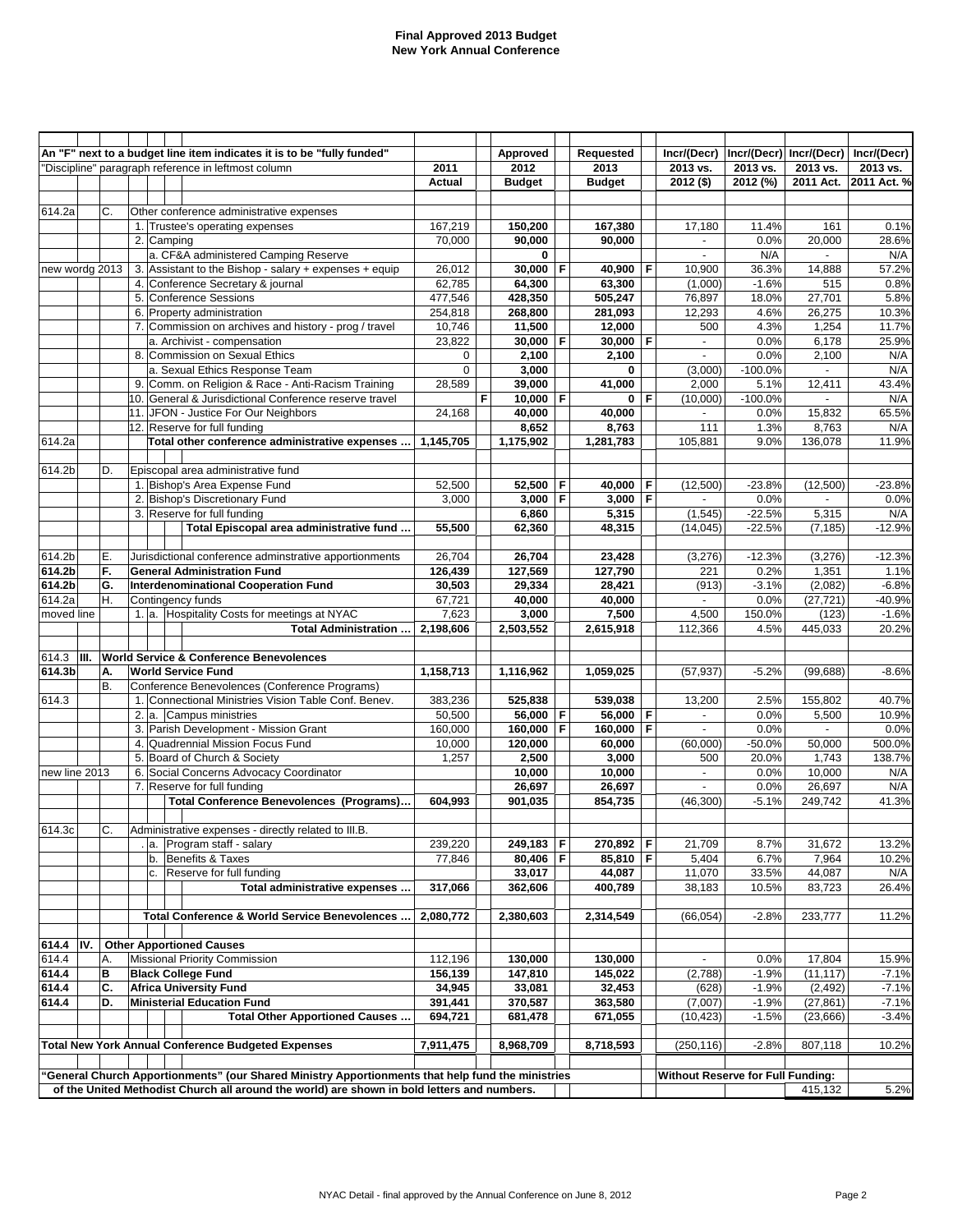# **Income from Registration Fees, Contributions and Donations**

|                                              |               | <b>Approved</b> |                |
|----------------------------------------------|---------------|-----------------|----------------|
|                                              | 2011          | 2012            | 2013           |
|                                              | <b>Actual</b> | <b>Request</b>  | <b>Request</b> |
| Board of Church & Society                    |               |                 |                |
| <b>Special Sundays</b>                       | 6,855         | 12,500          | 8,000          |
| Sale of Booklets                             |               |                 | 500            |
| Sub-total                                    | 6,855         | 12,500          | 8,500          |
| <b>Conference Board of Ordained Ministry</b> |               |                 |                |
| <b>Evaluation Events</b>                     | 4,000         | 5,000           | 5,000          |
| <b>Candidacy Fees</b>                        | 12,711        | 28,000          | 20,000         |
| Sub-total                                    | 16,711        | 33,000          | 25,000         |
| Board of Trustees Income                     |               |                 |                |
| Estate, Trust, Other                         | 12,187        |                 | 15,000         |
| Sub-total                                    | 12,187        | $\mathbf 0$     | 15,000         |
|                                              |               |                 |                |
| Commission on Archives & History             | 663           | 500             | 1,000          |
| Donations<br>Sub-total                       | 663           | 500             | 1,000          |
|                                              |               |                 |                |
| <b>Commission on Conference Sessions</b>     |               |                 |                |
| <b>Registration Fees</b>                     | 279,699       | 275,000         | 309,880        |
| Sub-total                                    | 279,699       | 275,000         | 309,880        |
| <b>Connectional Ministries Vision Table</b>  |               |                 |                |
| <b>Registration Fees</b>                     | 45,868        | 20,000          | 20,000         |
| Sub-total                                    | 45,868        | 20,000          | 20,000         |
|                                              |               |                 |                |
| Total                                        | 361,983       | 341,000         | 379,380        |
|                                              |               |                 |                |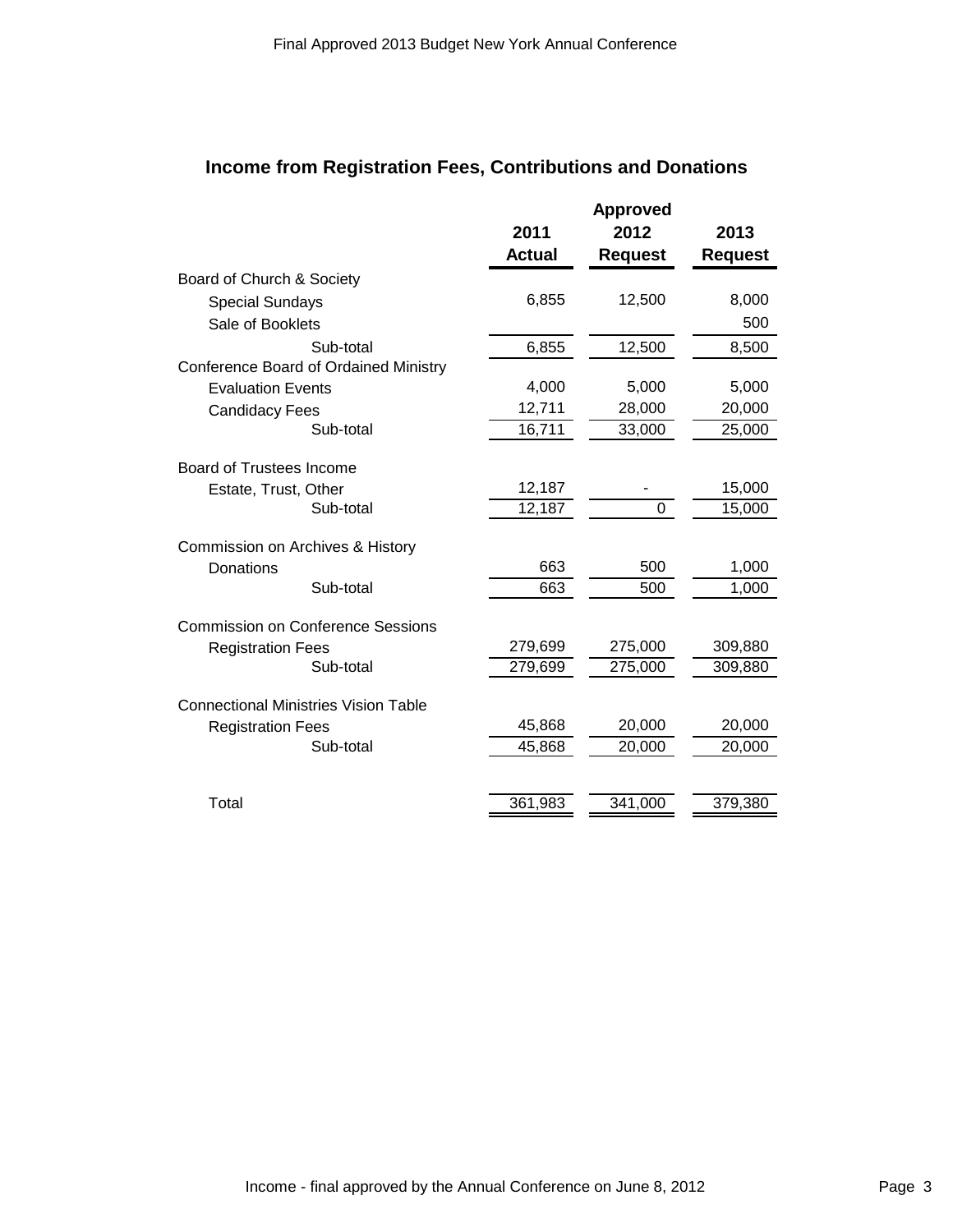## **Board of Pensions and Health Benefits**

|                                                             | 2011                        | 2012                         | 2013                         | Increase / (Decrease) |                |  |
|-------------------------------------------------------------|-----------------------------|------------------------------|------------------------------|-----------------------|----------------|--|
|                                                             | <b>Actual</b>               | Approved                     | Requested<br><b>Budget</b>   | Vs. 2012 Budget<br>\$ | ℅              |  |
| <b>HealthFlex (Retirees):</b>                               | <b>Expense</b>              | <b>Budget</b>                |                              |                       |                |  |
| <b>Premium Cost</b>                                         | 2,220,847                   | 2,197,560                    |                              | (2, 197, 560)         | N/A            |  |
| <b>Benefits Administrator</b>                               | 9,252                       | 50,000                       | 50,000                       |                       | 0.0%           |  |
| HRA Funding (% of status-quo) (1)                           |                             |                              | 1,205,823                    | 1,205,823             | N/A            |  |
| Implementation Fee (\$10/person, 1 time)                    |                             |                              | 4,560                        | 4,560                 | N/A            |  |
| HRA Admin Fee (\$48/account/year)                           |                             |                              | 15,634                       | 15,634                | N/A            |  |
| <b>Special Grants</b>                                       |                             |                              | 100,000                      | 100,000               | N/A            |  |
| Implementation Costs (2)                                    |                             |                              | 15,000                       | 15,000                | N/A            |  |
| Administrative Support for transition (2)                   |                             |                              | 25,000                       | 25,000                | N/A            |  |
| <b>Actuarial Report Fees</b>                                |                             |                              | 15.000                       | 15,000                | N/A            |  |
| Sub-total Expense                                           | 2,230,099                   | 2,247,560                    | 1,431,017                    | (816, 543)            | N/A            |  |
| <b>CBOPHB Contribution</b>                                  | (550,000)                   | (600, 500)                   | (594, 555)                   | 5,945                 | $-1.0%$        |  |
| Medicare Part D Rebate                                      | (245,458)                   | (200,000)                    |                              | 200,000               | N/A            |  |
| <b>Expected Receipts from Retirees</b>                      | (432, 645)                  | (324, 265)                   |                              | 324,265               | N/A            |  |
| Sub-total Income                                            | (1,228,103)                 | (1, 124, 765)                | (594, 555)                   | 530,210               | N/A            |  |
| <b>Net Expense - HealthFlex Retirees</b>                    | 1,001,996                   | 1,122,795                    | 836,462                      | (286, 333)            | $-25.5%$       |  |
|                                                             |                             |                              |                              |                       |                |  |
| HealthFlex (Actives): (3)                                   |                             |                              |                              |                       |                |  |
| Premium Cost (4)                                            |                             | 4,541,052                    | 4,159,869                    | (381, 183)            | $-8.4%$        |  |
| <b>Benefits Administrator</b><br>Sub-total Expense          |                             | 50,000<br>4.591.052          | 50,000<br>4,209,869          | (381, 183)            | N/A<br>$-8.3%$ |  |
|                                                             |                             |                              |                              |                       |                |  |
| Billings to Churches & Pastors                              |                             | (4,591,052)                  | (4,209,869)                  | 381,183               | $-8.3%$        |  |
| Sub-total Income                                            |                             | (4,591,052)                  | (4,209,869)                  | 381,183               | $-8.3%$        |  |
| <b>Net Expense - HealthFlex Actives</b>                     | $\overline{\phantom{a}}$    | $\overline{\phantom{a}}$     | $\blacksquare$               | $\blacksquare$        | N/A            |  |
|                                                             |                             |                              |                              |                       |                |  |
| CRSP:                                                       |                             |                              |                              |                       |                |  |
| Remittances to the GBOPHB                                   |                             |                              |                              |                       |                |  |
| <b>CPP</b>                                                  |                             | 562,000                      | 521,277                      | (40, 723)             | $-7.2%$        |  |
| <b>Defined Contribution</b>                                 |                             | 618,000                      | 583,474                      | (34, 526)             | $-5.6%$        |  |
| <b>Integrity in Pensions</b>                                |                             | 210,000                      | 25,000                       | (185,000)             | $-88.1%$       |  |
| <b>Defined Benefit</b>                                      |                             | 2,198,644                    | 2,217,200                    | 18,556                | 0.8%           |  |
| Sub-total Expense                                           |                             | 3,588,644                    | 3,346,951                    | (241, 693)            | $-6.7%$        |  |
| <b>Billings to Churches</b>                                 |                             | (3,588,644)                  | (3,346,951)                  | 241,693               | $-6.7%$        |  |
| Sub-total Income                                            |                             | (3,588,644)                  | (3,346,951)                  | 241,693               | $-6.7%$        |  |
| <b>Net Expense - CRSP</b>                                   | $\blacksquare$              | $\blacksquare$               | $\blacksquare$               |                       | N/A            |  |
|                                                             |                             |                              |                              |                       |                |  |
| <b>Total Expense</b>                                        |                             |                              |                              |                       |                |  |
| <b>HealthFlex - Retirees</b><br><b>HealthFlex - Actives</b> | 2,230,099.00                | 2,247,560.00                 | 1,431,017.49                 | (816, 543)            | $-36.3%$       |  |
| <b>CRSP</b>                                                 |                             | 4,591,052.00<br>3,588,644.00 | 4,209,868.72                 | (381, 183)            | $-8.3%$        |  |
|                                                             | 2,230,099.00                | 10,427,256.00                | 3,346,950.84<br>8,987,837.04 | (241, 693)            | $-6.7%$        |  |
| <b>Total Income</b>                                         |                             |                              |                              | (1,439,419)           | $-13.8%$       |  |
| HealthFlex - Retirees                                       | (1,228,102.74)              | (1, 124, 765.00)             | (594, 555.00)                | 530,210               | $-47.1%$       |  |
| <b>HealthFlex - Actives</b>                                 |                             | (4,591,052.00)               | (4,209,868.72)               | 381,183               | $-8.3%$        |  |
| <b>CRSP</b>                                                 |                             | (3,588,644.00)               | (3,346,950.84)               | 241,693               | $-6.7%$        |  |
|                                                             | $(1,228,102.\overline{74})$ | (9,304,461.00)               | (8, 151, 374.56)             | 1,153,086             | $-12.4%$       |  |
| <b>Net Expense</b>                                          | 1,001,996.26                | 1,122,795.00                 | 836,462.49                   | (286, 333)            | $-25.5%$       |  |

## **Notes:**

(1) Represents a contribution of \$2,644 multiplied by an estimate of 456 retiress / spouses.

(2) Represents reimbursement to the Conference Board of Pensions and Health Benefits for funding such costs during 2012.

(3) HealthFlex costs for active clergy are allocated to each church that has a 3/4 or full time Clergy based upon a uniform rate.

(4) The uniform rate for 2013 will be \$14,448, with each church paying 92% (\$13,248) and each Clergy paying 8% (\$1,200).

The uniform rate has remained constant (in total) as compared to 2012 at \$14,448. This is due to a more precise (lower) numbe assumed participants offset by the effect of uncollectibility from some churches.

New deductible for 2013 will be \$750 / single or \$1,500 / family without taking HQ. \$500 / single.or \$1,000 family with taking HQ

CRSP contributions are equal to 17.4% of Compensation, which is defined as base salary plus, a) a housing allowance. or b) 25% of base salary if a Parsonage is provided.